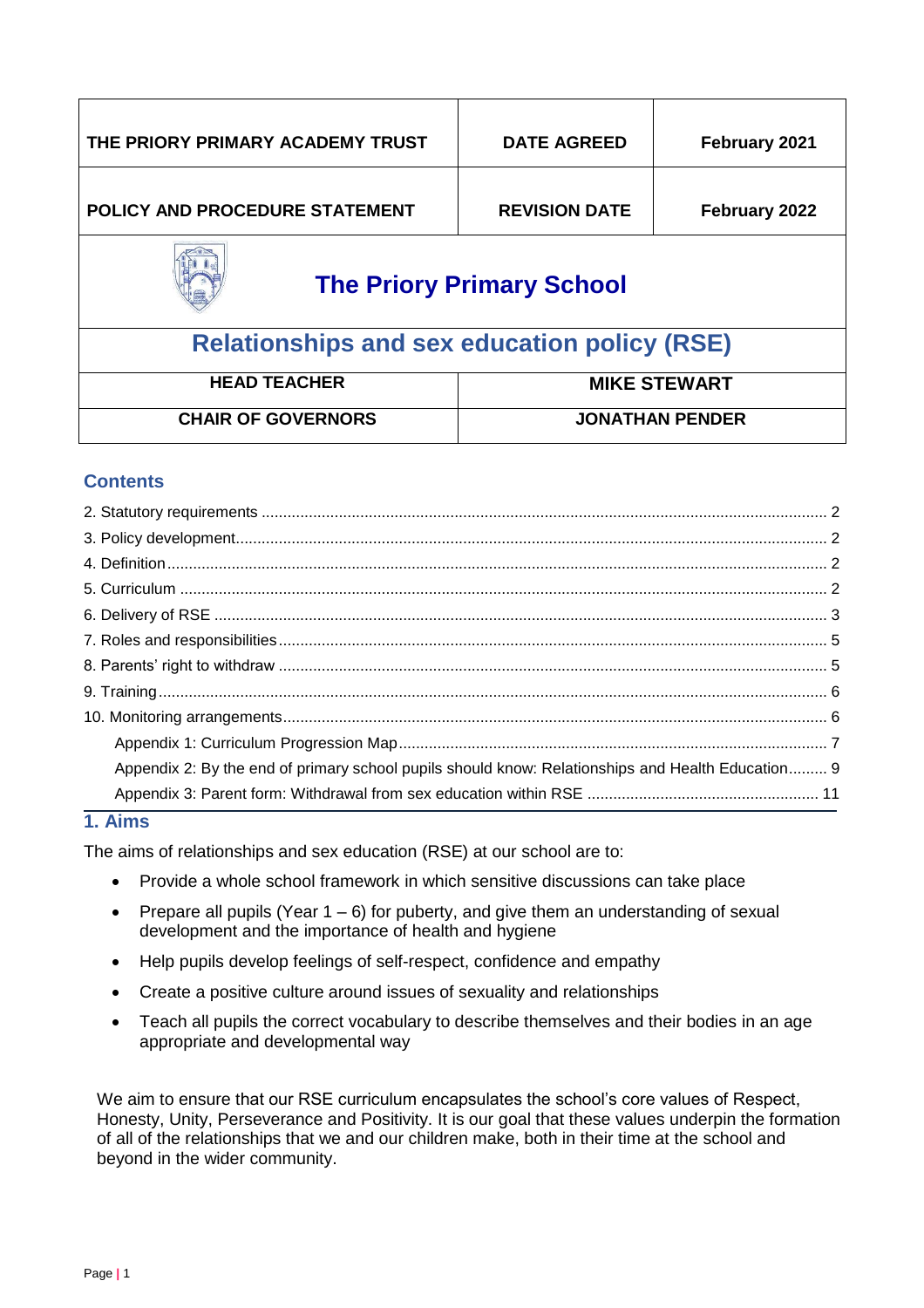# <span id="page-1-0"></span>2. Statutory requirements

As a primary academy school we must provide relationships education to all pupils as per section 34 of the [Children and Social work act 2017.](http://www.legislation.gov.uk/ukpga/2017/16/section/34/enacted)

We do not have to follow the National Curriculum but we are expected to offer all pupils a curriculum that is similar to the National Curriculum including requirements to teach Science, PSHE and RSE which would include the elements of sex education contained in the Science curriculum.

In teaching RSE, we are required by our funding agreements to have regard to quidance issued by the secretary of state as outlined in section 403 of the [Education Act 1996.](http://www.legislation.gov.uk/ukpga/1996/56/contents)

At The Priory Primary School we teach RSE as set out in this policy. We will follow the guidance as set out in the Relationships and Sex Education (RSE) and Health Education guidance 2020

# <span id="page-1-1"></span>3. Policy development

This policy has been developed in consultation with staff, pupils and parents. The consultation and policy development process involved the following steps:

- 1. Staff consultation all school staff were given the opportunity to look at the policy and make recommendations
- 2. Parent/stakeholder consultation parents and any interested parties were invited to review and provide family feedback about the policy
- 3. Via family consultation and feedback pupils were able to discuss and comment on the proposed RSE curriculum
- 4. Ratification once amendments were made, the policy was shared with governors and ratified

#### <span id="page-1-2"></span>4. Definition

RSE is about the emotional, social and cultural development of pupils, and involves learning about relationships, sexual health, sexuality, healthy lifestyles, diversity and personal identity.

RSE involves a combination of sharing information, and exploring issues and values.

RSE is not about the promotion of sexual activity.

#### <span id="page-1-3"></span>5. Curriculum

Our whole school curriculum is set out as per Appendix 1 but we may need to adapt it as and when necessary. Parents do not have the right to withdraw their children from relationships education, however, parents have the right to withdraw their children from the non-statutory/non-science components of sex education within RSE. (More information below in Section 8 of this policy)

We have developed the curriculum in consultation with parents, pupils and staff, taking into account the age, needs and feelings of pupils. If pupils ask questions outside the scope of this policy, teachers will respond in an appropriate manner so they are fully informed and don't seek answers online.

Primary sex education will focus on: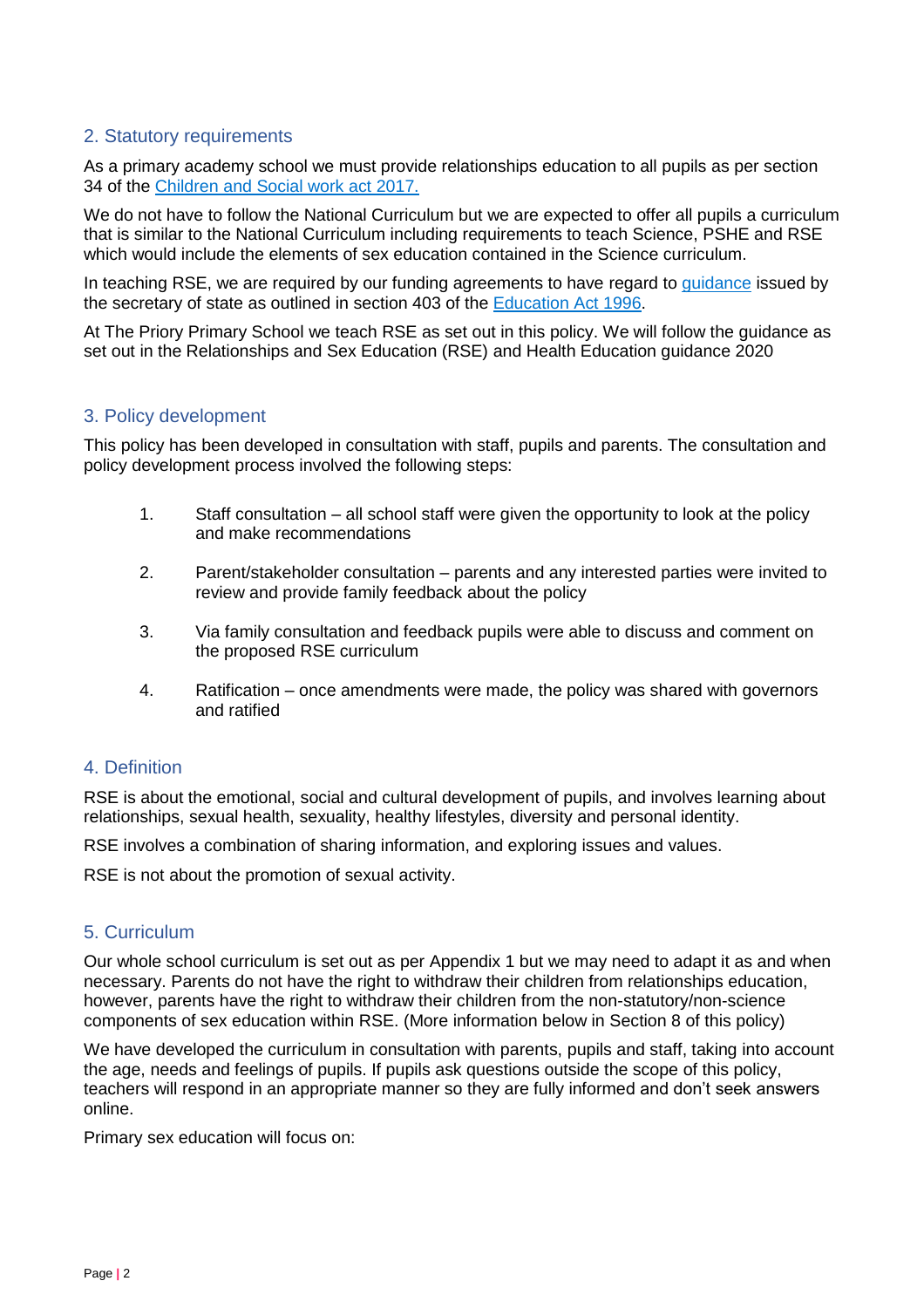- Preparing boys and girls for the changes that adolescence brings
- > How a baby is conceived and born

For more information about our curriculum, see our curriculum map in Appendix 1. Our curriculum is based on the planning and resources developed by Coram Life Education and is in full compliance with the 2020 expectations laid out in RSE and Health 2020. ( <https://www.coramlifeeducation.org.uk/> )

<span id="page-2-0"></span>6. Delivery of RSE

RSE is taught within the personal, social, health and economic (PSHE) education curriculum. Teachers access and use the lesson resources from the Coram Life Education curriculum for PSHE. Biological aspects of RSE are taught within the science curriculum, and other aspects are included in religious education (RE).

#### **6.1 Relationships Education** (**compulsory part of the curriculum for all year groups**)

Relationships education focuses on teaching the fundamental building blocks and characteristics of positive relationships including:

- Families and people who care for me
- > Caring friendships
- Respectful relationships
- > Online relationships
- >Being safe

#### **6.2 Sex Education and Puberty Changes**

We teach SRE through different aspects of the curriculum. While we carry out the main sex education teaching in our PSHE curriculum, we also teach some SRE through other subject areas (for example Science and PE) where we feel it contributes to a child's knowledge and understanding of his or her body, and how it is changing and developing. All schools must teach the following as part of the National Curriculum for Science. [Non-statutory guidance shown in brackets.]

#### **Key Stage 1 National Curriculum Science**:

- Identify, name, draw and label the basic parts of the human body and say which part of the body is associated with each sense.
- Notice that animals, including humans, have offspring which grow into adults.
- Describe the importance for humans of exercise, eating the right amounts of different types of food, and hygiene.
- They should also be introduced to the process of reproduction and growth in animals.
- The focus at this stage should be on questions that help pupils to recognise growth; they should not be expected to understand how reproduction occurs.

#### **Key Stage 2 National Curriculum Science:**

- Describe the difference in the life cycles of a mammal, an amphibian, an insect and a bird.
- Describe the life process of reproduction in some plants and animals.
- Describe the changes as humans develop to old age.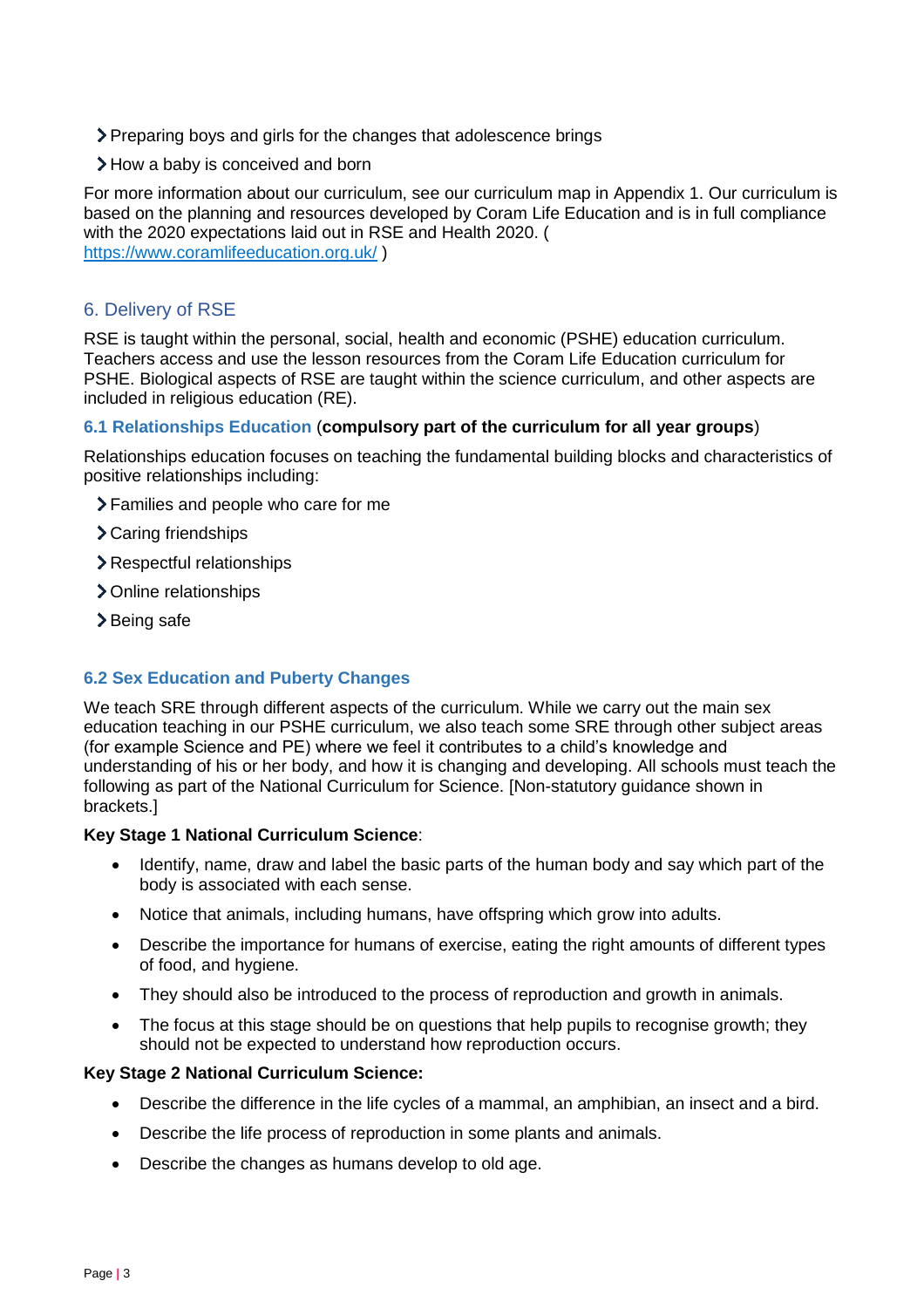- Pupils should find out about the different types of reproduction including sexual and asexual reproduction in plants, and sexual reproduction in animals.
- Pupils should draw a timeline to indicate stages in the growth and development of humans. They should learn about the changes experienced in puberty.
- Pupils should continue to learn about the importance of nutrition and should be introduced to the main body parts associated with the skeleton and muscles, finding out how different parts of the body have special functions.
- Pupils could work scientifically by researching the gestation periods of other animals and comparing them with humans; by finding out and recording the length and mass of a baby as it grows.

Our SRE curriculum is clearly mapped out using the CORAM life Education Curriculum, which is endorsed by the PSHE association, to ensure that sensitive topics are taught in an age appropriate way with clear progression. This content has been agreed in consultation with governors, parents, children and staff.

Upper Key Stage 2 pupils may also receive stand-alone sex education sessions delivered by a trained health professional/Coram Life Educator. These are also provided by Coram life Education as part of their educator-led workshops for years 5 and 6. Content can vary from year to year but generally the workshops include:

RSE workshop – Year 5 (some prior knowledge of puberty required and this will be covered in lower Key Stage 2 at an age appropriate level and content)

- Introducing the theme of human reproduction
- Understand and empathise with how some children may struggle with puberty and body changes
- Know the correct terminology for reproductive organs and external sexual body parts
- Know and understand the meaning of consent in relation to their body

RSE workshop – Year 6 (some prior knowledge of puberty required and this will be covered in lower Key Stage 2 at an age appropriate level and content)

- Introducing the theme of human reproduction
- Know correct terminology for reproductive organs
- How sexual reproduction occurs between humans
- Know when to share information and when to keep it private
- Reflect on and reinforce key learning around privacy (in relation to their body)

For more information about our RSE curriculum, see Appendices 1 and 2.

These areas of learning are taught within the context of family life taking care to ensure that there is no stigmatisation of children based on their home circumstances (families can include single parent families, LGBT parents, families headed by grandparents, adoptive parents, foster parents/carers amongst other structures) along with reflecting sensitively that some children may have a different structure of support around them (for example: looked after children or young carers).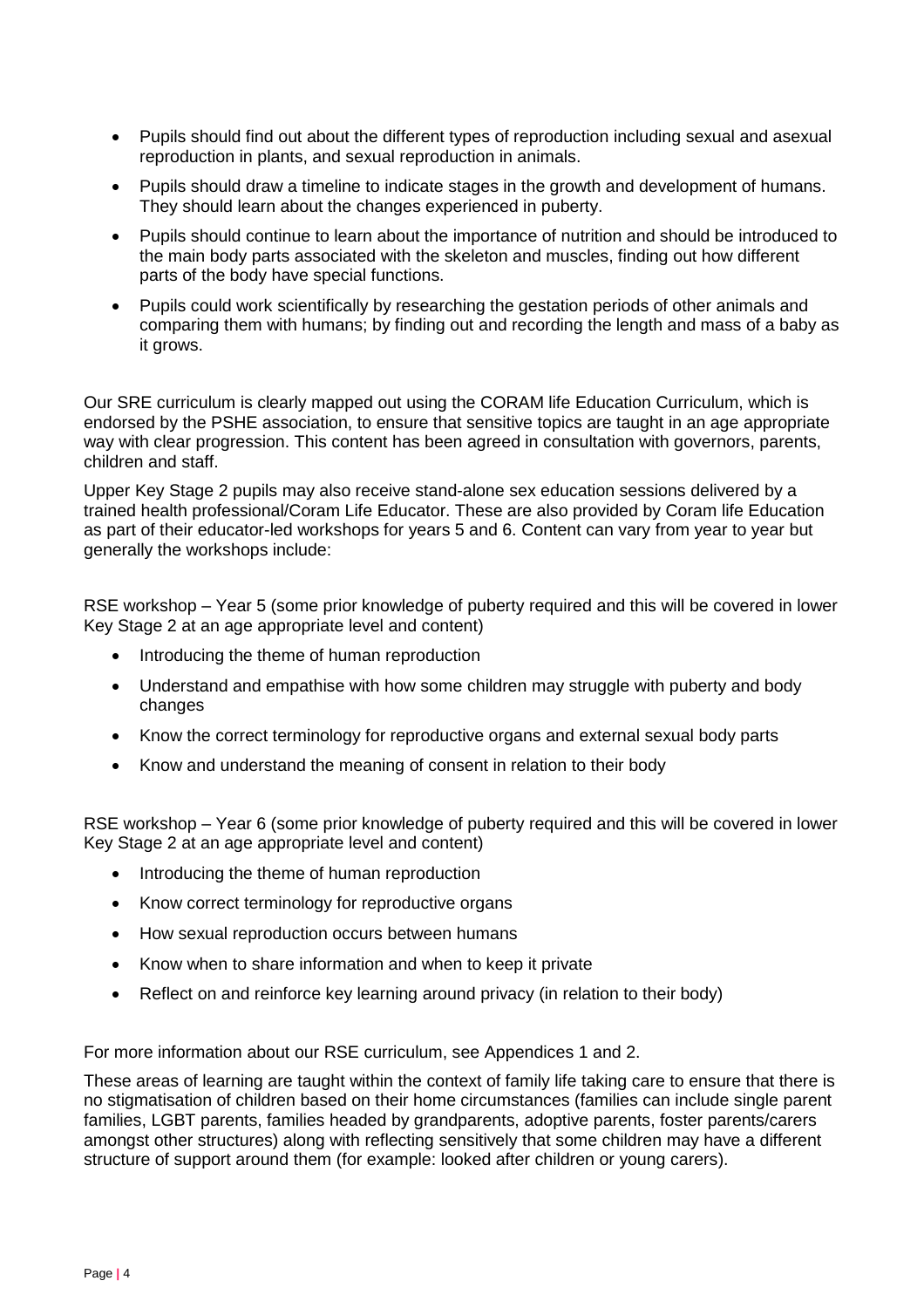# <span id="page-4-0"></span>**7. Roles and responsibilities**

### 7.1 The governing board

The governing board will approve the RSE policy, and hold the headteacher to account for its implementation.

# 7.2 The headteacher

The headteacher is responsible for ensuring that RSE is taught consistently across the school, and for managing requests to withdraw pupils from non-statutory/non-science components of RSE (see section 8).

# 7.3 Staff

Staff are responsible for:

- Delivering RSE in a sensitive way
- Modelling positive attitudes to RSE
- Monitoring progress
- Responding to the needs of individual pupils
- Responding appropriately to pupils whose parents wish them to be withdrawn from the nonstatutory/non-science components of RSE
- Using a consistent language and vocabulary when teaching RSE or answering pupil related questions and discussions

Staff do not have the right to opt out of teaching RSE. Staff who have concerns about teaching RSE are encouraged to discuss this with the head teacher.

All current teaching staff will teach the relevant parts of the curriculum for their year group. As detailed above external educators may be booked to deliver specific sessions and areas.

# 7.4 Pupils

Pupils are expected to engage fully in RSE and, when discussing issues related to RSE, treat others with respect and sensitivity.

#### <span id="page-4-1"></span>8. Parents' right to withdraw

Parents do not have the right to withdraw their children from the statutory parts of Relationships Education.

Parents have the right to withdraw their children from the non-statutory/non-science components of Sex Education within RSE.

Whilst the school encourages the participation of all students in the SRE programme, it recognises and supports the rights of parents to withdraw their children from all or part of the provision, except those parts defined as statutory in the National Curriculum for Science. Parents or Guardians should discuss their concerns with the PSHE leader, Deputy Headteacher or Headteacher and use the form below (Appendix 3) to inform the school that they are requesting that their child be withdrawn from sex education lessons. The school will provide alternative arrangements for any student withdrawn in such a case and offer later opportunities to be re-integrated into the programme should parents/ guardians wish it at a later stage. Those parents/carers wishing to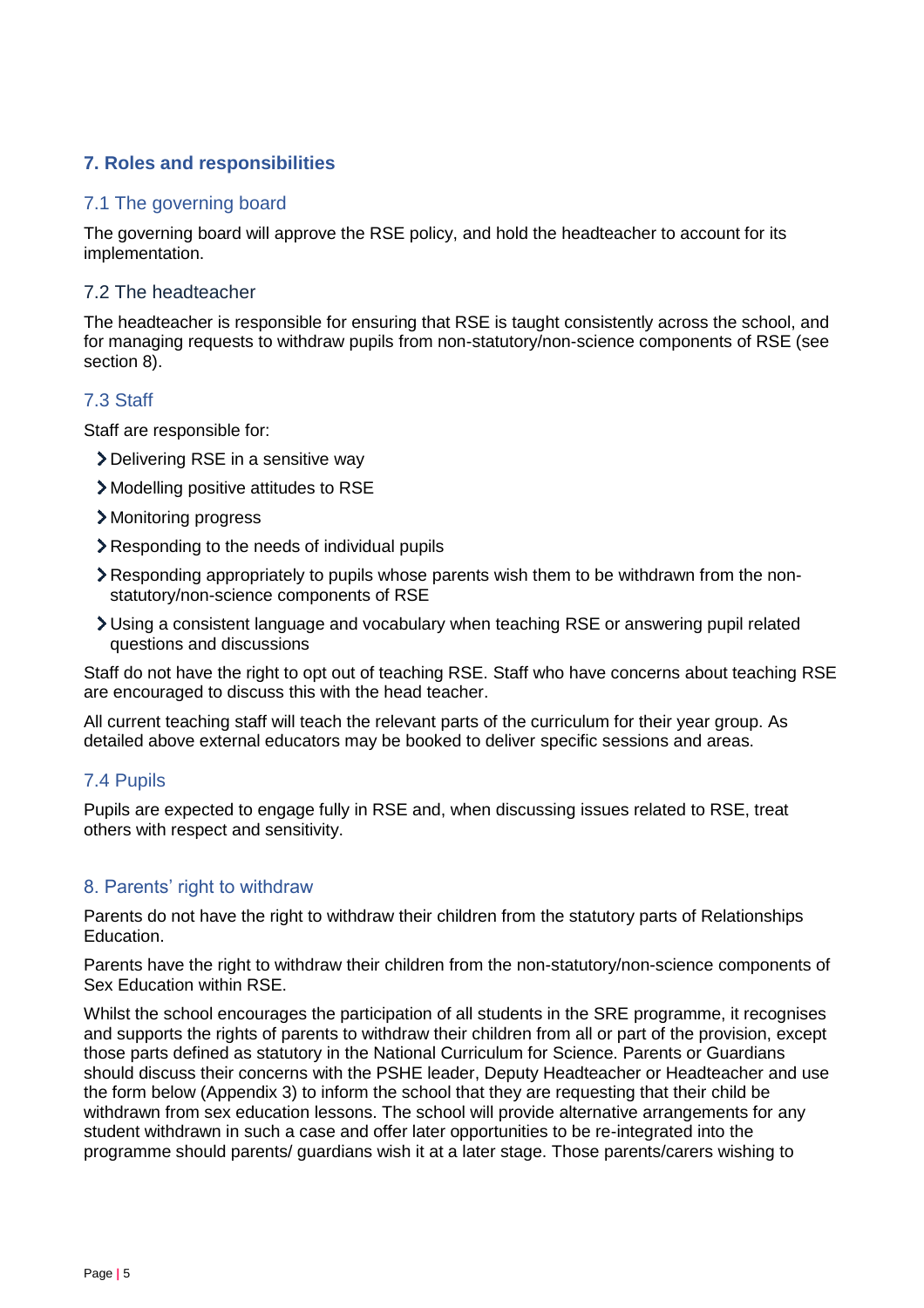exercise this right are invited in to see the Headteacher and/or SRE Co-ordinator who will explore any concerns and discuss any impact that withdrawal may have on the child. Once a child has been withdrawn they cannot take part in the SRE programme until the request for withdrawal has been removed.

Requests for withdrawal should be put in writing using the form found in Appendix 3 of this policy and addressed to the headteacher.

# <span id="page-5-0"></span>9. Training

Staff are trained on the delivery of RSE through access to Educators at Coram Life and their online support and training resources and it is included in our continuing professional development calendar.

The headteacher will also invite visitors from outside the school, such as school nurses or sexual health professionals, to provide support and training to staff teaching RSE.

# <span id="page-5-1"></span>10. Monitoring arrangements

The delivery of RSE is monitored by the PSHE Lead through:

Built in assessment tasks with pupils - Progression of knowledge and skills is evidenced through the learning outcomes and key outcomes can be assessed using the SCARF Summative Assessment strand of our assessment tools.

- Information about [SCARF assessment can be found, here.](https://www.coramlifeeducation.org.uk/scarf/assessment/)
- Pupils' development in RSE is monitored by class teachers as part of our internal assessment systems using the Coram Life Assessment tools and Target tracker.
- Learning Walks
- Book looks Pupils have a 'My (SCARF) Journey' book that demonstrates their learning and development through the curriculum
- Pupil and Staff Surveys

This policy will be reviewed annually by Mike Stewart (Head teacher)

At every review, the policy will be approved by the governing board.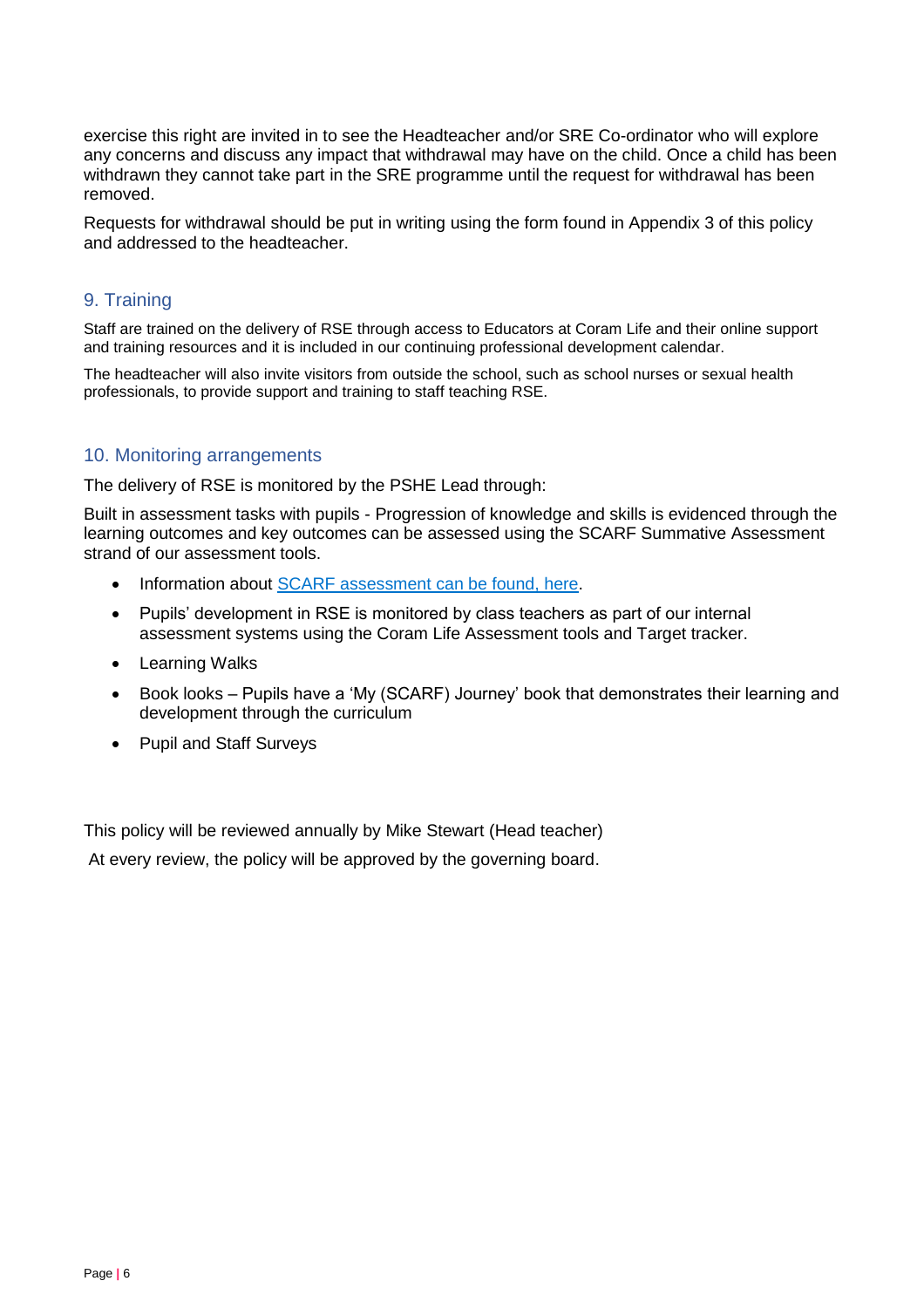# <span id="page-6-0"></span>**Relationships and sex education curriculum progression map**

A complete guide to the SCARF medium term planning - with DfE statutory RSHE mapping and progression evidence can be found using the links below. This contains the documents for planning that the teachers will be using to cover the RSE curriculum from Coram Life Education.

These documents set out the SCARF lesson plans and related Learning Outcomes.

#### **For KS1 and 2 planning and progression, [click here](https://www.coramlifeeducation.org.uk/scarf/lesson-plans/policy-and-planning)**

#### **For Reception planning and progression, [click here](https://www.coramlifeeducation.org.uk/scarf/lesson-plans/policy-and-planning)**

|                                     | $\mathbf{1}$                                                                                                                      | $\overline{2}$                                                                                                                                      | 3                                                                                                                                        | 4                                                                                                                       | 5                                                                                               | $6\phantom{1}$                                                                                          |
|-------------------------------------|-----------------------------------------------------------------------------------------------------------------------------------|-----------------------------------------------------------------------------------------------------------------------------------------------------|------------------------------------------------------------------------------------------------------------------------------------------|-------------------------------------------------------------------------------------------------------------------------|-------------------------------------------------------------------------------------------------|---------------------------------------------------------------------------------------------------------|
| Year/Half-<br>termly unit<br>titles | Me and my<br><b>Relationships</b>                                                                                                 | <b>Valuing</b><br><b>Difference</b>                                                                                                                 | <b>Keeping Myself</b><br><b>Safe</b>                                                                                                     | <b>Rights and</b><br><b>Responsibilities</b>                                                                            | <b>Being my</b><br><b>Best</b>                                                                  | <b>Growing and</b><br><b>Changing</b>                                                                   |
| <b>EYFS</b>                         | What makes<br>me special<br>People close<br>to me<br>Getting help                                                                 | <b>Similarities</b><br>and difference<br>Celebrating<br>difference<br>Showing<br>kindness                                                           | Keeping my<br>body safe<br>Safe secrets<br>and touches<br>People who<br>help to keep us<br>safe                                          | Looking after<br>things: friends,<br>environment,<br>money                                                              | Keeping by<br>body healthy<br>$-$ food,<br>exercise,<br>sleep<br>Growth<br>Mindset              | Cycles<br>Life stages                                                                                   |
| <b>Y1</b>                           | Feelings<br><b>Getting help</b><br>Classroom<br>rules<br>Special people<br>Being a good<br>friend                                 | Recognising,<br>valuing and<br>celebrating<br>difference<br>Developing<br>respect and<br>accepting<br>others<br><b>Bullying and</b><br>getting help | How our<br>feelings can<br>keep us safe -<br>including online<br>safety<br>Safe and<br>unsafe touches<br><b>Medicine Safety</b><br>Sleep | Taking care of<br>things:<br><b>Myself</b><br>My money<br>My environment                                                | Growth<br><b>Mindset</b><br><b>Healthy eating</b><br>Hygiene and<br>health<br>Cooperation       | <b>Getting help</b><br>Becoming<br>independent<br>My body parts<br>Taking care of<br>self and<br>others |
| <b>Y2</b>                           | <b>Bullying and</b><br>teasing<br>Our school<br>rules about<br>bullying<br>Being a good<br>friend<br>Feelings/self-<br>regulation | Being kind<br>and helping<br>others<br>Celebrating<br>difference<br>People who<br>help us<br>Listening<br><b>Skills</b>                             | Safe and<br>unsafe secrets<br>Appropriate<br>touch<br>Medicine<br>safety                                                                 | Cooperation<br>Self-regulation<br>Online safety<br>Looking after<br>money - saving<br>and spending                      | Growth<br>Mindset<br>Looking after<br>my body<br>Hygiene and<br>health<br>Exercise and<br>sleep | Life cycles<br>Dealing with<br>loss<br>Being<br>supportive<br>Growing and<br>changing<br>Privacy        |
| Y3                                  | <b>Rules and</b><br>their purpose<br>Cooperation<br>Friendship<br>(including<br>respectful                                        | Recognising<br>and respecting<br>diversity<br><b>Being</b><br>respectful and<br>tolerant<br>My community                                            | <b>Managing risk</b><br>Decision-<br>making skills<br>Drugs and<br>their risks<br>Staying safe                                           | Skills we need<br>to develop as<br>we grow up<br><b>Helping and</b><br>being helped<br>Looking after<br>the environment | Keeping<br>myself<br>healthy and<br>well<br>Celebrating<br>and<br>developing                    | Relationships<br>Changing<br>bodies and<br>puberty<br>Keeping safe<br>Safe and<br>unsafe                |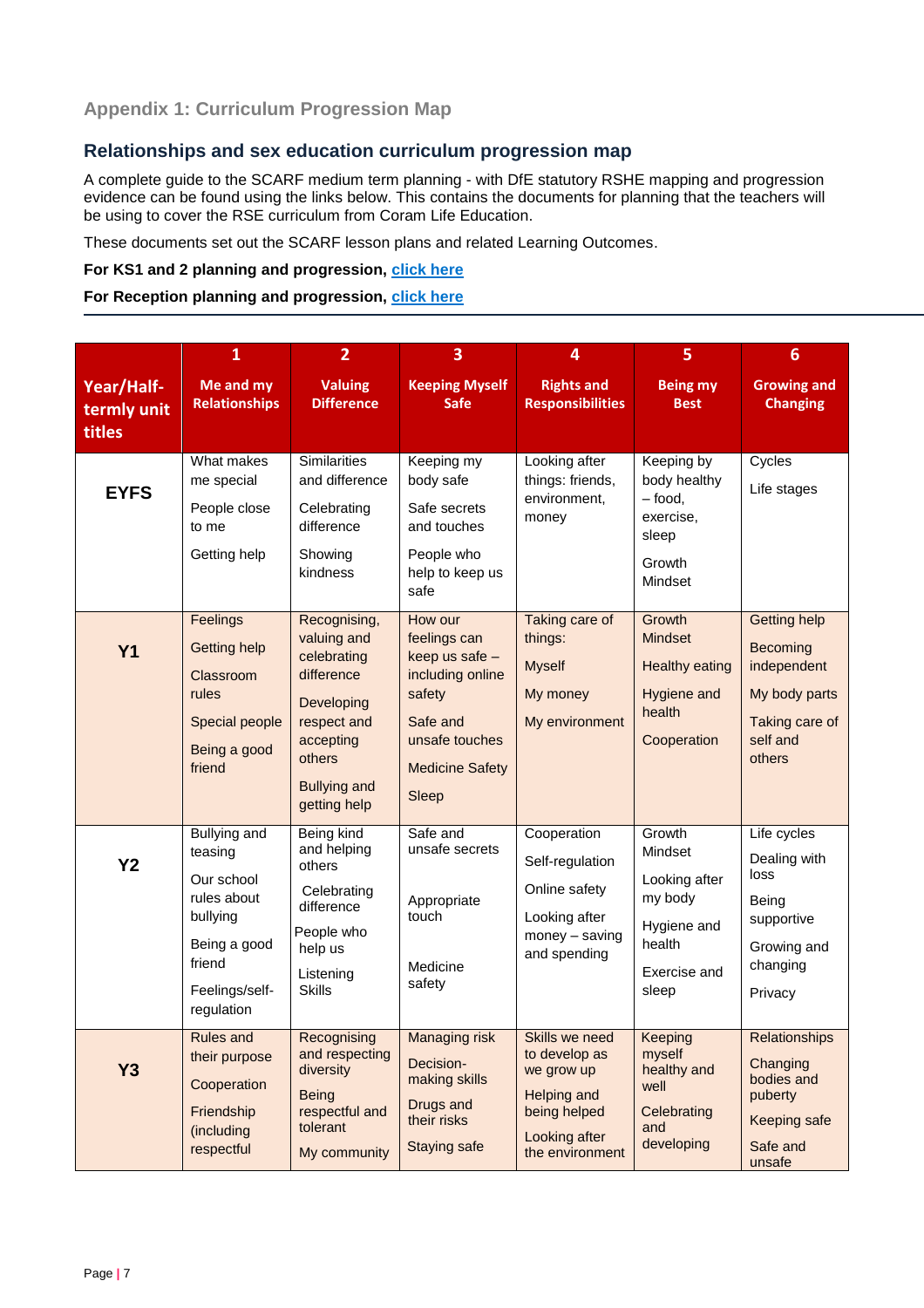|                | relationships)<br>Coping with<br>loss                                                                                                       |                                                                                                                                                                                                 | online                                                                                                                                                 | Managing<br>money                                                                                                                                                                                       | my skills<br>Developing<br>empathy                                                                                                              | secrets                                                                                                                   |
|----------------|---------------------------------------------------------------------------------------------------------------------------------------------|-------------------------------------------------------------------------------------------------------------------------------------------------------------------------------------------------|--------------------------------------------------------------------------------------------------------------------------------------------------------|---------------------------------------------------------------------------------------------------------------------------------------------------------------------------------------------------------|-------------------------------------------------------------------------------------------------------------------------------------------------|---------------------------------------------------------------------------------------------------------------------------|
| <b>Y4</b>      | Healthy<br>relationships<br>Listening to<br>feelings<br><b>Bullying</b><br>Assertive skills                                                 | Recognising<br>and<br>celebrating<br>difference<br>(including<br>religions and<br>cultural<br>difference)<br>Understanding<br>and<br>challenging<br>stereotypes                                 | Managing risk<br>Understanding<br>the norms of<br>drug use<br>(cigarette and<br>alcohol use)<br><b>Influences</b><br>Online safety                     | Making a<br>difference<br>(different ways<br>of helping<br>others or the<br>environment)<br>Media<br>influence<br>Decisions<br>about<br>spending<br>money                                               | Having<br>choices and<br>making<br>decisions<br>about my<br>health<br>Taking care<br>of my<br>environment<br>My skills<br>and<br>interests      | Body changes<br>during puberty<br>Managing<br>difficult<br>feelings<br>Relationships<br>including<br>marriage             |
| Y <sub>5</sub> | Feelings<br>Friendship<br>skills,<br>including<br>compromise<br><b>Assertive skills</b><br>Cooperation<br>Recognising<br>emotional<br>needs | Recognising<br>and<br>celebrating<br>difference,<br>including<br>religions and<br>cultural<br>Influence and<br>pressure of<br>social media                                                      | Managing<br>risk,<br>including<br>online safety<br><b>Norms</b><br>around use of<br>legal drugs<br>(tobacco,<br>alcohol)<br>Decision-<br>making skills | <b>Rights and</b><br>responsibilities<br><b>Rights and</b><br>responsibilities<br>relating to my<br>health<br>Making a<br>difference<br><b>Decisions</b><br>about lending,<br>borrowing and<br>spending | Growing<br>independenc<br>e and taking<br>responsibility<br>Keeping<br>myself<br>healthy<br>Media<br>awareness<br>and safety<br>My<br>community | Managing<br>difficult<br>feelings<br>Managing<br>change<br>How my<br>feelings help<br>keeping safe<br><b>Getting help</b> |
| <b>Y6</b>      | Assertiveness<br>Cooperation<br>Safe/unsafe<br>touches<br>Positive<br>relationships                                                         | Recognising<br>and<br>celebrating<br>difference<br>Recognising<br>and reflecting<br>on prejudice-<br>based bullying<br>Understanding<br><b>Bystander</b><br>behaviour<br>Gender<br>stereotyping | Understanding<br>emotional<br>needs<br>Staying safe<br>online<br>Drugs: norms<br>and risks<br>(including the<br>law)                                   | Understanding<br>media bias,<br>including<br>social media<br>Caring:<br>communities<br>and the<br>environment<br>Earning and<br>saving money<br>Understanding<br>democracy                              | Aspirations<br>and goal<br>setting<br>Managing<br>risk<br>Looking after<br>my mental<br>health                                                  | Coping with<br>changes<br>Keeping safe<br>Body Image<br>Sex education<br>Self-esteem                                      |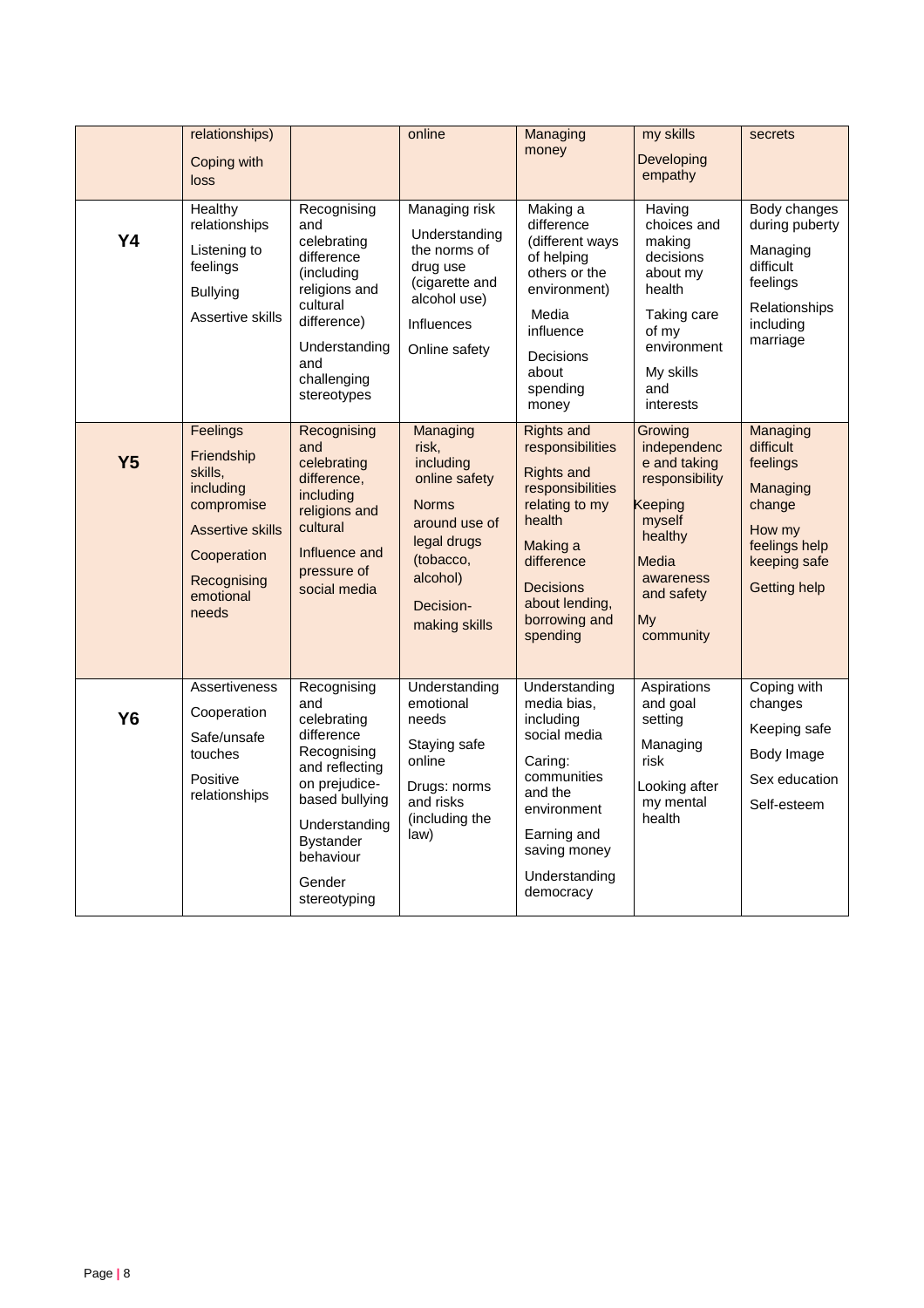<span id="page-8-0"></span>**Appendix 2: By the end of primary school pupils should know: Relationships and Health Education**

| <b>TOPIC</b>                      | PUPILS SHOULD KNOW                                                                                                                                                                                                                                            |  |  |
|-----------------------------------|---------------------------------------------------------------------------------------------------------------------------------------------------------------------------------------------------------------------------------------------------------------|--|--|
| <b>Families and</b><br>people who | That families are important for children growing up because they can give love,<br>security and stability                                                                                                                                                     |  |  |
| care about me                     | The characteristics of healthy family life, commitment to each other, including in times<br>$\bullet$<br>of difficulty, protection and care for children and other family members, the importance of<br>spending time together and sharing each other's lives |  |  |
|                                   | That others' families, either in school or in the wider world, sometimes look different<br>from their family, but that they should respect those differences and know that other<br>children's families are also characterised by love and care               |  |  |
|                                   | That stable, caring relationships, which may be of different types, are at the heart of<br>happy families, and are important for children's security as they grow up                                                                                          |  |  |
|                                   | That marriage represents a formal and legally recognised commitment of two people to<br>each other which is intended to be lifelong                                                                                                                           |  |  |
|                                   | How to recognise if family relationships are making them feel unhappy or unsafe, and<br>٠<br>how to seek help or advice from others if needed                                                                                                                 |  |  |
| Caring<br>friendships             | How important friendships are in making us feel happy and secure, and how people<br>choose and make friends                                                                                                                                                   |  |  |
|                                   | The characteristics of friendships, including mutual respect, truthfulness,<br>trustworthiness, loyalty, kindness, generosity, trust, sharing interests and experiences and<br>support with problems and difficulties                                         |  |  |
|                                   | That healthy friendships are positive and welcoming towards others, and do not make<br>others feel lonely or excluded                                                                                                                                         |  |  |
|                                   | That most friendships have ups and downs, and that these can often be worked<br>through so that the friendship is repaired or even strengthened, and that resorting to<br>violence is never right                                                             |  |  |
|                                   | How to recognise who to trust and who not to trust, how to judge when a friendship is<br>making them feel unhappy or uncomfortable, managing conflict, how to manage these<br>situations and how to seek help or advice from others, if needed                |  |  |
| Respectful<br>relationships       | The importance of respecting others, even when they are very different from them (for<br>example, physically, in character, personality or backgrounds), or make different choices or<br>have different preferences or beliefs                                |  |  |
|                                   | Practical steps they can take in a range of different contexts to improve or support<br>respectful relationships                                                                                                                                              |  |  |
|                                   | The conventions of courtesy and manners<br>$\bullet$                                                                                                                                                                                                          |  |  |
|                                   | The importance of self-respect and how this links to their own happiness<br>$\bullet$                                                                                                                                                                         |  |  |
|                                   | That in school and in wider society they can expect to be treated with respect by<br>$\bullet$<br>others, and that in turn they should show due respect to others, including those in positions<br>of authority                                               |  |  |
|                                   | About different types of bullying (including cyberbullying), the impact of bullying,<br>responsibilities of bystanders (primarily reporting bullying to an adult) and how to get help                                                                         |  |  |
|                                   | What a stereotype is, and how stereotypes can be unfair, negative or destructive<br>$\bullet$                                                                                                                                                                 |  |  |
|                                   | The importance of permission-seeking and giving in relationships with friends, peers<br>and adults                                                                                                                                                            |  |  |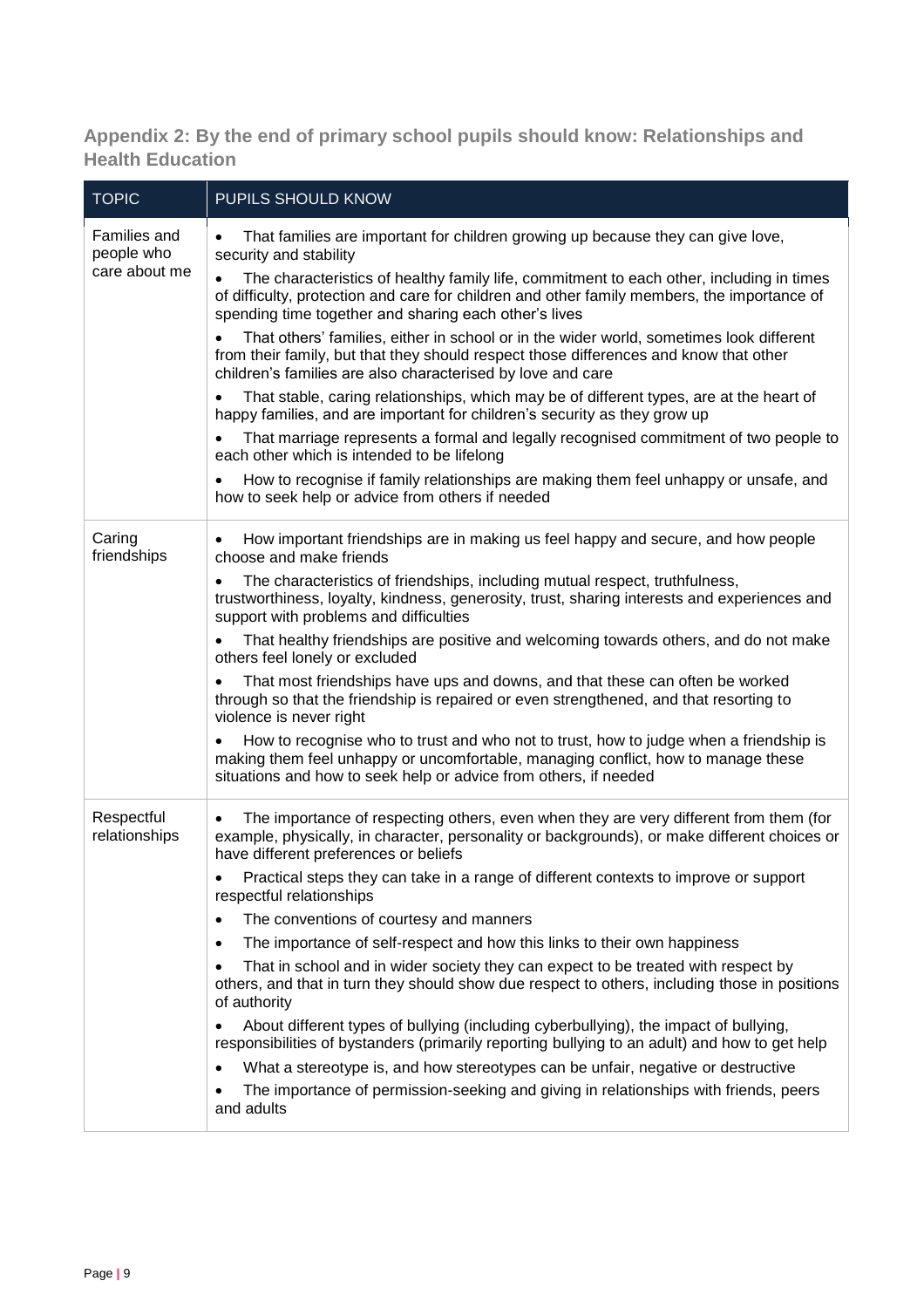| <b>TOPIC</b>            | PUPILS SHOULD KNOW                                                                                                                                                                |  |  |  |
|-------------------------|-----------------------------------------------------------------------------------------------------------------------------------------------------------------------------------|--|--|--|
| Online<br>relationships | That people sometimes behave differently online, including by pretending to be<br>someone they are not                                                                            |  |  |  |
|                         | That the same principles apply to online relationships as to face-to face relationships,<br>including the importance of respect for others online including when we are anonymous |  |  |  |
|                         | The rules and principles for keeping safe online, how to recognise risks, harmful<br>content and contact, and how to report them                                                  |  |  |  |
|                         | How to critically consider their online friendships and sources of information including<br>awareness of the risks associated with people they have never met                     |  |  |  |
|                         | How information and data is shared and used online<br>$\bullet$                                                                                                                   |  |  |  |
| Being safe              | What sorts of boundaries are appropriate in friendships with peers and others<br>$\bullet$<br>(including in a digital context)                                                    |  |  |  |
|                         | About the concept of privacy and the implications of it for both children and adults;<br>including that it is not always right to keep secrets if they relate to being safe       |  |  |  |
|                         | That each person's body belongs to them, and the differences between appropriate<br>and inappropriate or unsafe physical, and other, contact                                      |  |  |  |
|                         | How to respond safely and appropriately to adults they may encounter (in all contexts,<br>including online) whom they do not know                                                 |  |  |  |
|                         | How to recognise and report feelings of being unsafe or feeling bad about any adult<br>$\bullet$                                                                                  |  |  |  |
|                         | How to ask for advice or help for themselves or others, and to keep trying until they are<br>$\bullet$<br>heard                                                                   |  |  |  |
|                         | How to report concerns or abuse, and the vocabulary and confidence needed to do so<br>$\bullet$                                                                                   |  |  |  |
|                         | Where to get advice e.g. family, school and/or other sources<br>$\bullet$                                                                                                         |  |  |  |